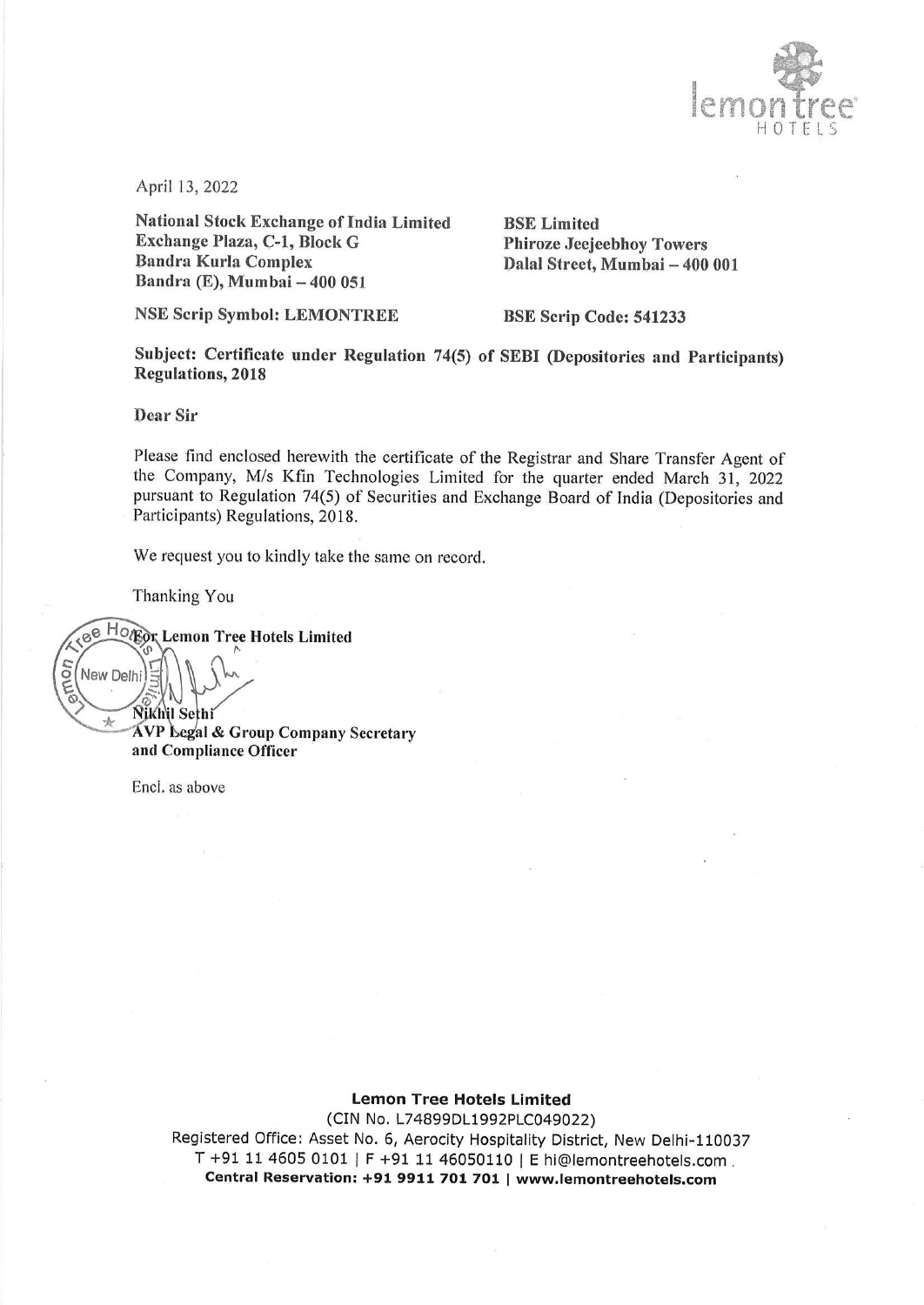

KFTL/LTHL/NSDL/74(5) E/3 Date: 07/04/2022

NATIONAL SECURITIES DEPOSITORY LIMITED TRADE WORLD 4TH FLOOR KAMALA MILLS COMPOUND SENAPATI BAPAT MARG LOWER PAREL MUMBAI - 400 013

Dear Sir(s),

Sub: Certificate under Regulation 74(5) for the quarter ended March 31, 2022

We as Registrars, Share Transfer and Depository Services agents of the LEMON TREE HOTELS LIMITED, certify that the details of securities dematerialized/rematerialized during the aforesaid period, as required under Regulation 74(5) of SEBI (Depositories and participants) Regulations 2018 have been furnished to all the Stock Exchanges where the shares of the company are listed. **EXERCISE CONFIDENTIAL SECTION SECTION SET AND ACCOUNT CONFIDENTIAL SECTION SECTION (SEE AND ACCOUNT CONFIDENTIAL SEE AND ACCOUNT CONFIDENTIAL SEE AND ACCOUNT CONFIDENTIAL SEE AND A SEE AND A SEE AND A SEE AND A SEE AND S** 

Thanking you,

Yours faithfully, For KFIN TECHNOLOGIES LIMITED

 $\vee$  d

RAJITHA C Asst. Vice. President

CC TO:

THE COMPANY SECRETARY LEMON TREE HOTELS LIMITED REGD. OFF: ASSET NO.6, AEROCITY HOSPITALITY DISTRICT, IGI AIRPORT, NEW DELHI 110037 Thanking you,<br>
Yours faithfully,<br>
For KFIN TECHNOLOGIES<br>
<br>
RAJITHA C<br>
Asst. Vice. President<br>
CC TO:<br>
THE COMPANY SECRETA<br>
LEMON TREE HOTELS LIN<br>
REGD. OFF: ASSET NO.6,<br>
AEROCITY HOSPITALITY<br>
IGI AIRPORT,<br>
NEW DELHI<br>
110037



KFin Technologies Limited (Formerly known as KFin Technologies Private Limited) Registered & Corporate Office: за)<br>**e:**<br>|ia<br>|

Selenium, Tower B, Plot No- 31 & 32, Financial District, Nanakramguda, Serilingampally Hyderabad Rangareddi, Telangana — 500032, India

\_ CIN: U72400TG2017PLC117649